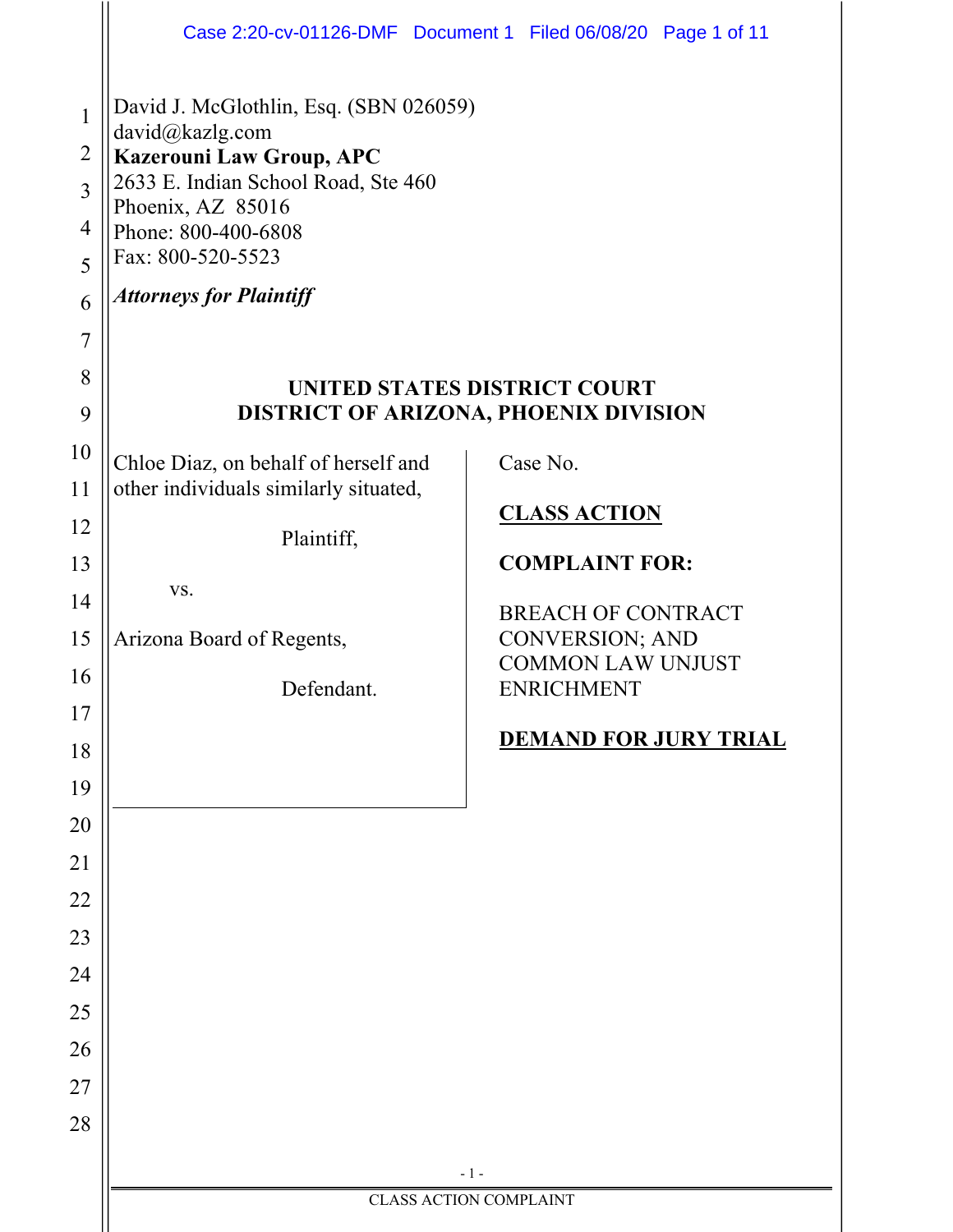1 Named Plaintiff Chloe Diaz (hereinafter "Plaintiff"), individually and on behalf of all others similarly situated, by her attorneys, alleges the following upon information and belief, except for those allegations pertaining to Plaintiff, which are based on personal knowledge.

#### **NATURE OF THE ACTION**

1. This class action is brought on behalf of Named Plaintiff Chloe Diaz and those similarly situated who paid tuition and fees for the Spring 2020 semester at Arizona State University and Sandra Day O'Connor College of Law. As a result of Defendants' response to the Novel Coronavirus Disease 2019, ("COVID-19") Plaintiffs did not receive the benefit and services for which they bargained for when they provided payment for tuition and various fees.

2. Plaintiffs and Defendants entered into a contract where Plaintiffs would provide payment in the form of tuition and fees and Defendants would provide in-person educational services, experiences, opportunities, and other related services.

3. On or around March 16, 2020, Arizona State University canceled all in-person education and transitioned to complete online education, following Spring Break recess.

4. Based on these closures Defendants have failed to uphold their end of the contract to provide in-person educational services and other related collegiate experiences and services.

5. Despite Defendants' failure to provide the services and experiences as bargained for, Defendants have not offered any refund of the tuition and fees that Plaintiff and the Class had paid.

6. Plaintiff and Class Members are individuals that paid tuition and fees for the Spring Semester 2020 at Arizona State University.

**FACTS**

7. Defendants accepted Plaintiff's and Class Members' payments in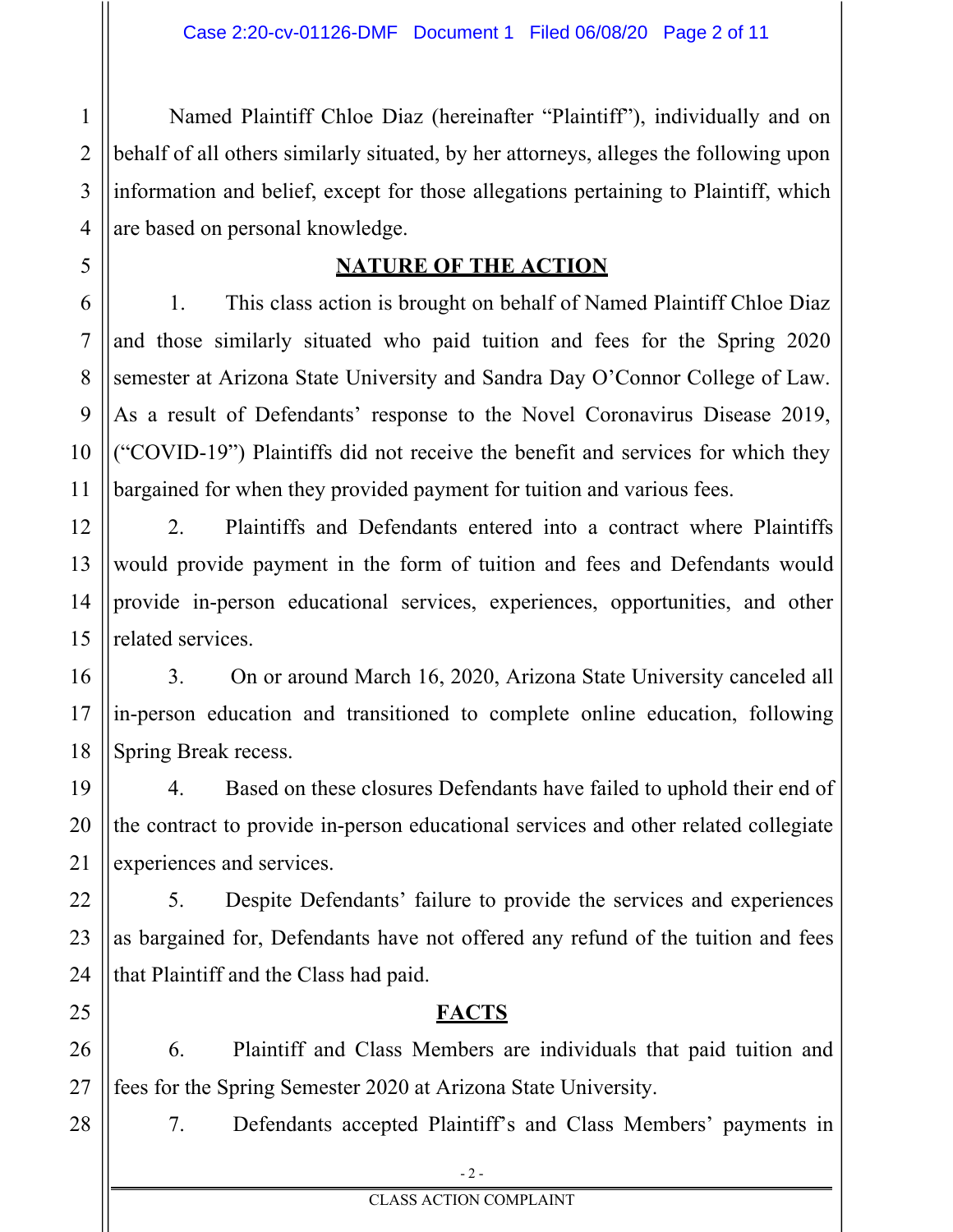1 exchange for educational services, experiences, and opportunities as detailed in Defendants marketing, advertisements, and other public representations.

8. Based on the academic schedule, the Spring 2020 semester at Arizona State University commenced on or around January 13, 2020, and was scheduled to conclude on or around May 9, 2020.

9. Plaintiff Chloe Diaz was a law student at Sandra Day O'Connor College of Law during the Spring 2020 semester. Sandra Day O'Connor College of Law is a graduate school in the Arizona State University system. Sandra Day O'Connor College of Law charged plaintiff approximately \$23,207.00 in tuition during the Spring 2020 semester. Additionally, Plaintiff paid a total of approximately \$23,651 inclusive of tuition and other various fees for the Spring 2020 semester.

10. Plaintiffs paid tuition and fees for in-person educational services, experiences, opportunities, and other related collegiate services for the entire period beginning in or around January 2020 through mid-May 2020.

11. According to publicly available information, the average tuition cost for in-state resident for the Spring 2020 semester at Arizona State University is approximately \$10,710.00. Students also pay a total of approximately \$22,854.00- \$31,912.00 inclusive of various fees, room and board, meal plan, books, and other expenses, depending on the campus. The average tuition cost for out-of-state residents for the Spring 2020 semester at Arizona State University is approximately \$10,368.00-\$28,800.00, depending on the campus. Students also pay a total of approximately \$26,796.00-\$50,752 inclusive of various fees, room and board, meal plan, books, and other expenses, depending on the campus. The average tuition and fee cost for a resident Sandra Day O'Connor College of Law student for the Spring 2020 semester is approximately \$28,058.00, and approximately \$22,714.00 in fees, room and board, books, and other costs. The average tuition and fee cost for a non-resident Sandra Day O'Connor College of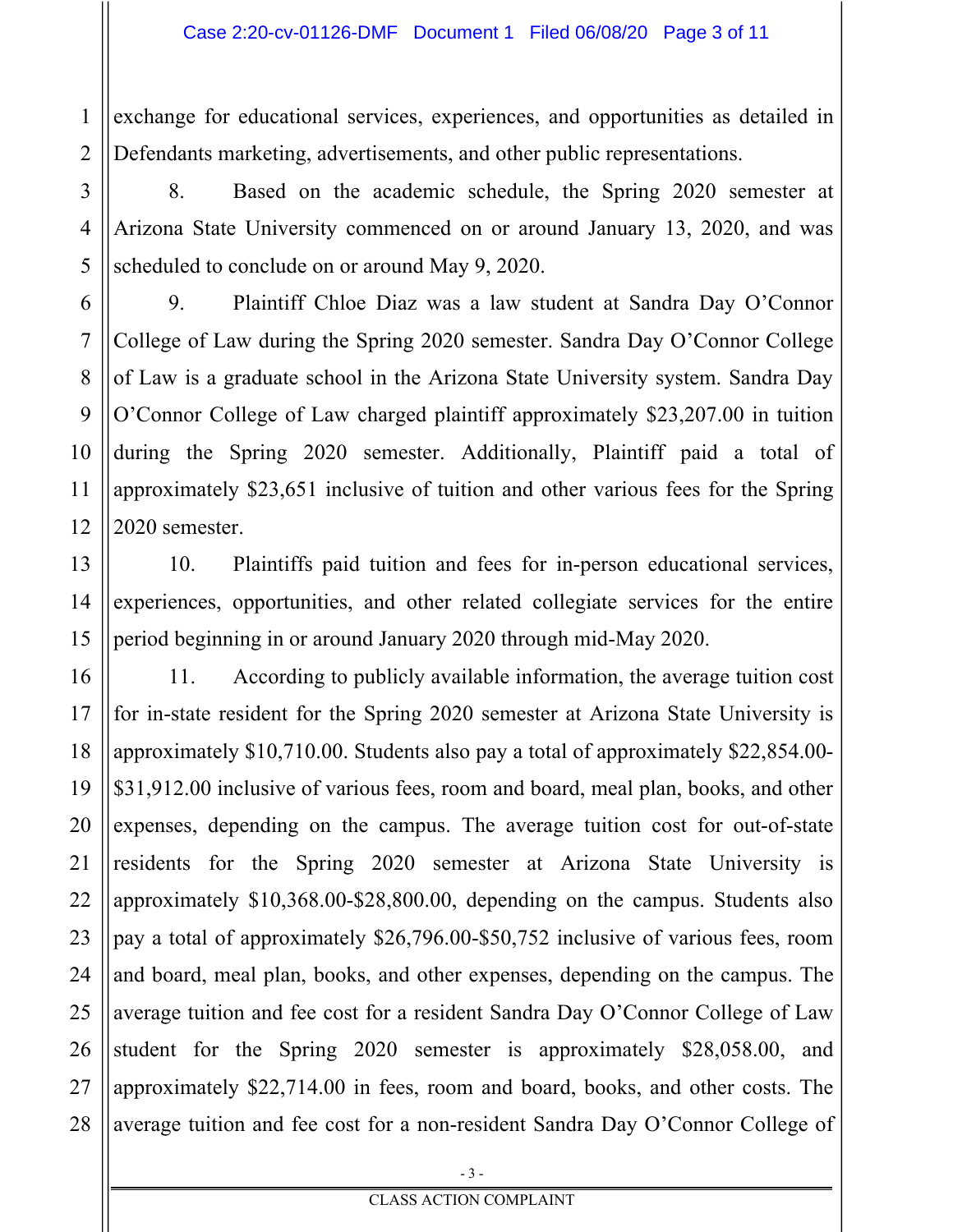1 2 Law student for the Spring 2020 semester is approximately \$47,302.00 and approximately \$22,714.00 in fees, room and board, books, and other costs.

12. On or around March 11, 2020, Arizona State University announced that because of COVID-19 they would suspend all in-person classes for the remainder of the Spring Semester 2020 beginning on or around March 16, 2020 (following Spring Break recess) and that all learning would transition to online.

13. Defendants were unable to provide in-person educational experiences, services, and opportunities for approximately 45% of the Spring 2020 semester.

14. Prior to the suspension of in-person classes for the Spring 2020 semester, Plaintiff attended campus events and was involved in student activities and clubs.

15. As a result of Defendants' closure, Defendants have not complied with their obligation to provide in-person educational services along with other experiences, opportunities, and services Plaintiff and the Class paid for.

16. Plaintiff and the Class did not enter into an agreement with Defendants for online education, but rather sought to receive in-person education from Defendants institution.

17. Therefore, Plaintiff and Class Members are entitled to a pro-rata refund of the tuition and fees they paid to Defendants for in-person educational services as well as other marketed collegiate experiences and services that were not provided.

#### **JURISDICTION AND VENUE**

18. This Court has jurisdiction over the action pursuant to 28 U.S.C. § 1332(d)(2)(A), as modified by the Class Action Fairness Act of 2005, because at least one member of the Class, as defined below, is a citizen of a different state than Defendants, there are more than 100 members of the Class, and the aggregate amount in controversy exceeds \$5,000,000 exclusive of interest and costs.

3

4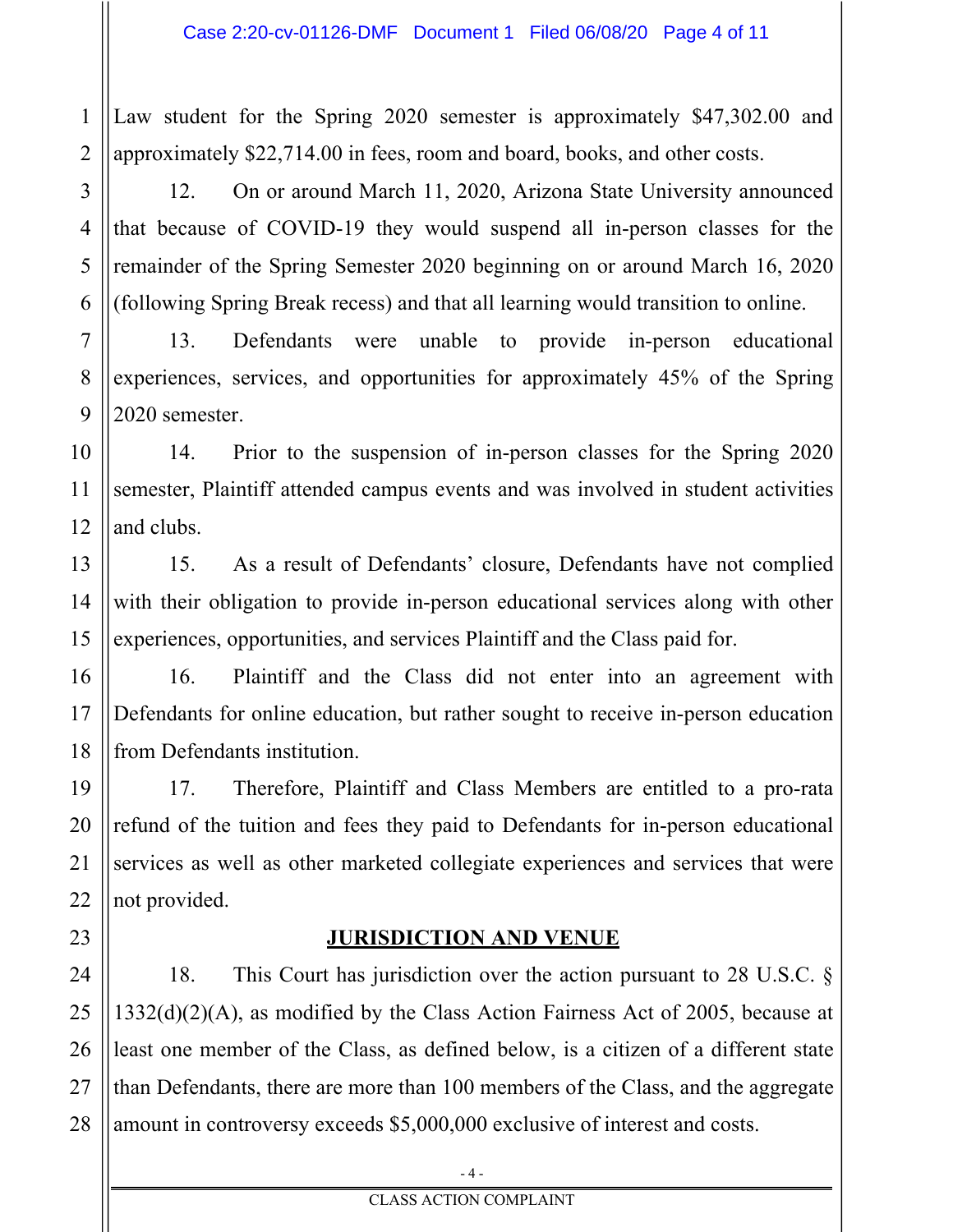1 2 19. This court has personal jurisdiction over Defendants because Defendants maintains its principal place of business in this District.

20. Venue is proper in this Court pursuant to 28 U.S.C. § 1391 because Defendants' operate their primary campus within this district.

#### **PARTIES**

21. Plaintiff Chloe Diaz is a student and a resident of Rosharon, Texas 77583. Plaintiff was enrolled as a full-time law student at Sandra Day O'Connor College of Law during the Spring 2020 semester. Plaintiff has not received a refund of tuition and fees paid to Defendants, despite the fact that the University has been shut down since on or about March 16, 2020.

22. Defendant Arizona Board of Regents ("Board of Regents") is the governing board for Arizona's public universities whose principal place of business is located in Phoenix, Arizona.

14

3

4

5

6

7

8

9

10

11

12

13

15

16

17

18

19

20

21

# **CLASS ALLEGATIONS**

23. Plaintiff brings this matter on behalf of herself and those similarly situated. As detailed in this Complaint, Defendants failed to provide the in-person education services the Plaintiffs paid tuition and fees to receive during the Spring Semester 2020.

24. Plaintiffs were impacted by and damaged by this misconduct.

25. Accordingly, this action is ideally situated for class-wide resolution.

22 23 26. The Class is defined as all individuals who paid tuition and fees to Arizona State University to receive in-person educational services, experiences, and opportunities during the Spring Semester 2020. ("Class").

24 25 26 27. The Class is properly brought and should be maintained as a class action under FRCP 23 satisfying the class action prerequisites of numerosity, commonality, typicality, and adequacy because:

27 28 28. Numerosity: Class Members are so numerous that joinder of all members is impracticable. Plaintiff believes that there are thousands of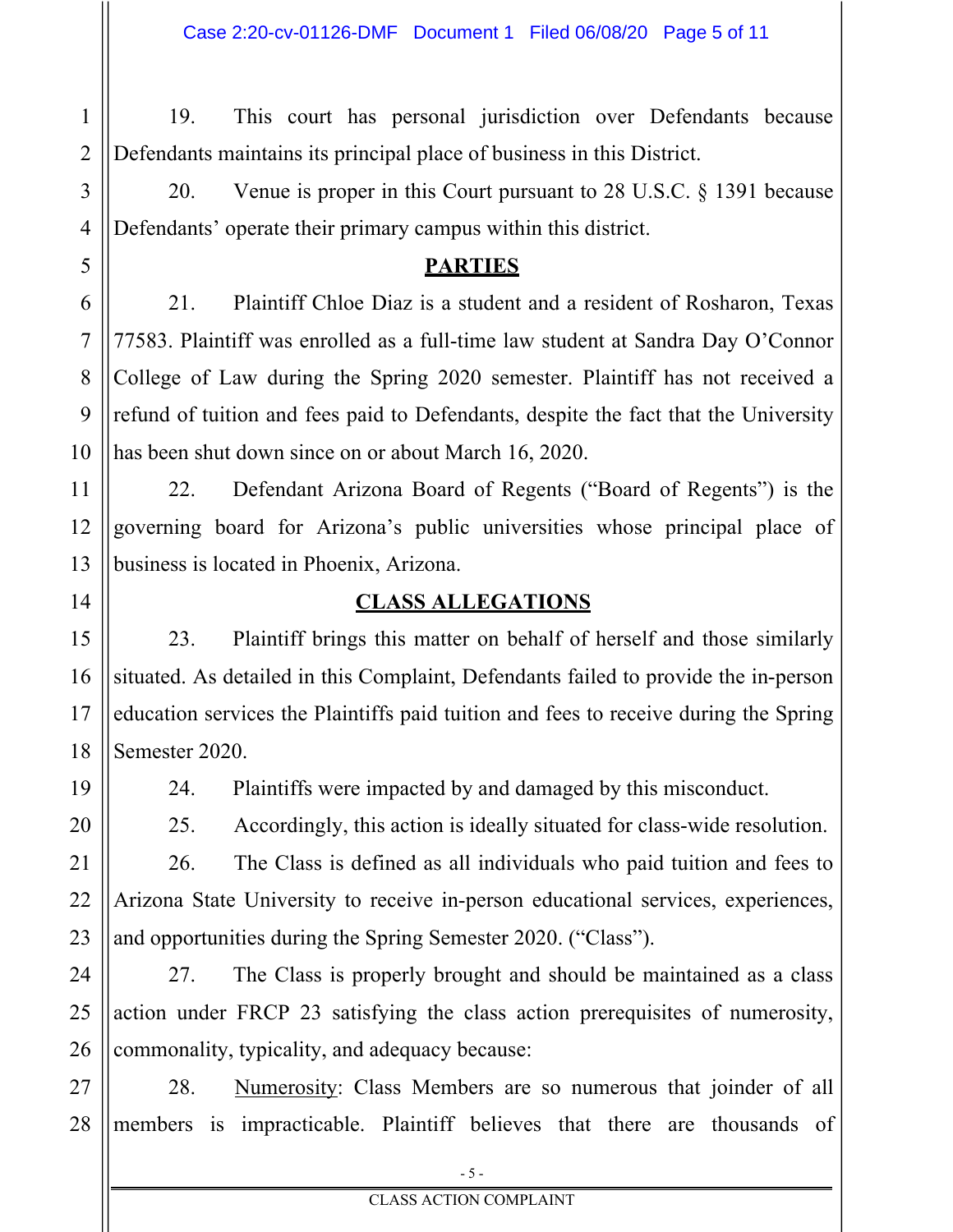1 2 individuals who are Class Members described above who have been damaged by Defendants' breach of contract.

3

4

5

6

7

8

9

10

11

12

13

14

15

16

17

18

19

20

21

29. Commonality: The questions of law and fact common to the Class Members which predominate over any questions which may affect individual Class Members include, but are not limited to:

- a. Whether Defendants accepted money from Plaintiff and Class Members in exchange for a promise to provide services;
	- b. Whether Defendants provided those services as bargained for;
- c. Whether Plaintiff and the Class Members are entitled to a pro-rata portion of the tuition and fees paid for services that were not provided.;
	- d. Whether Defendants were unjustly enriched;
	- e. Whether Defendants converted money from the Plaintiff and Class Members.

30. Typicality: Plaintiff is a member of the Class. Plaintiff's claims are typical of the claims of each Class Member in that every member of the Class was subject to Defendants' breach of contract, unjust enrichment and conversion. Plaintiff is entitled to relief under the same causes of action as the other Class Members.

22 23 24 25 26 27 28 31. Adequacy: Plaintiff is an adequate Class representative because her interests do not conflict with the interests of the Class Members she seeks to represent; her claims are common to all members of the Class and she has a strong interest in vindicating her rights; she has retained counsel competent and experienced in complex class action litigation and they intend to vigorously prosecute this action. Plaintiff has no interests which conflict with those of the Class. The Class Members' interests will be fairly and adequately protected by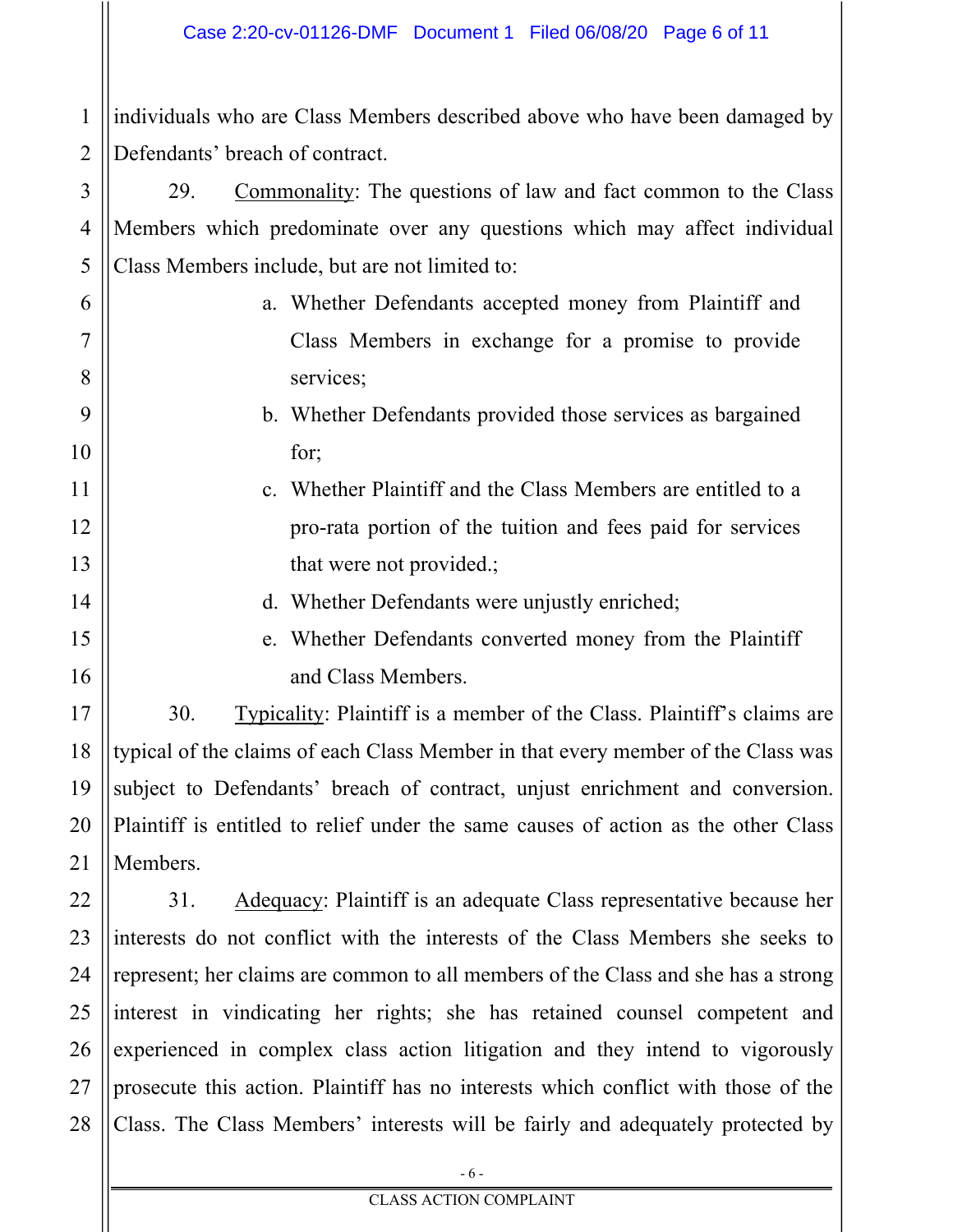Plaintiff and her counsel. Defendants have acted in a manner generally applicable to the Class, making relief appropriate with respect to Plaintiff and the Class Members. The prosecution of separate actions by individual Class Members would create a risk of inconsistent and varying adjudications.

32. The Class is properly brought and should be maintained as a class action under FRCP 23 because a class action is superior to traditional litigation of this controversy. Common issues of law and fact predominate over any other questions affecting only individual members of the Class. The Class issues fully predominate over any individual issue because no inquiry into individual conduct is necessary; all that is required is a narrow focus on Defendants' deceptive and misleading practices.

1

2

3

4

5

6

7

8

9

10

11

12

13

14

15

16

17

18

19

20

21

22

23

24

25

26

27

28

33. In addition, this Class is superior to other methods for fair and efficient adjudication of this controversy because, *inter alia:*

34. Superiority: A class action is superior to the other available methods for the fair and efficient adjudication of this controversy because:

- a. The joinder of thousands of individual Class Members is impracticable, cumbersome, unduly burdensome, and a waste of judicial and/or litigation resources;
- b. The individual claims of the Class Members may be relatively modest compared with the expense of litigating the claim, thereby making it impracticable, unduly burdensome, and expensive-if not totally impossible-to justify individual actions;

c. When Defendants' liability has been adjudicated, all Class Members' claims can be determined by the Class and administered efficiently in a manner far less burdensome and expensive than if it were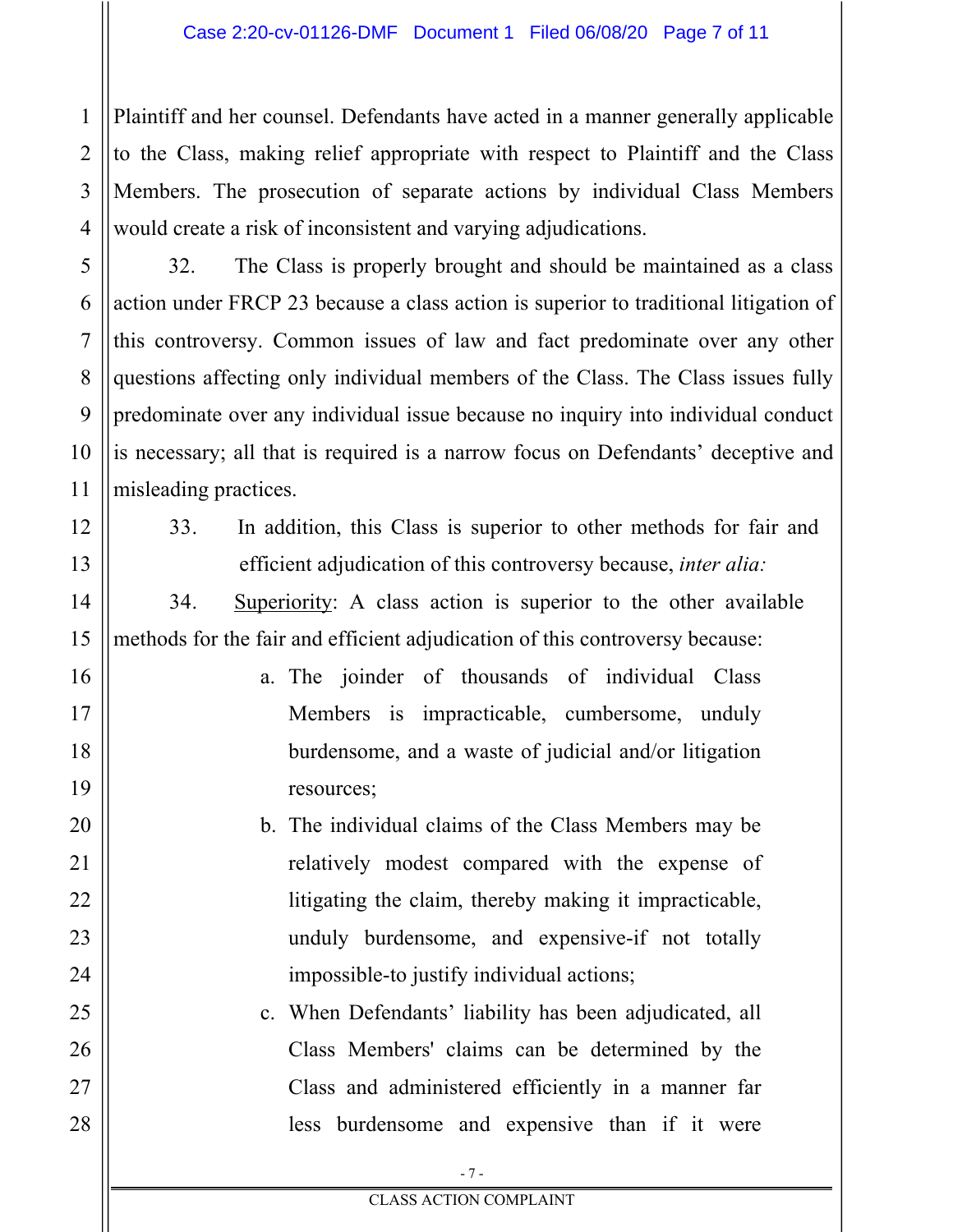1

2

3

4

5

6

7

8

9

10

11

12

13

14

15

16

17

18

19

20

21

22

23

24

25

26

attempted through filing, discovery, and trial of all individual cases;

- d. This class action will promote orderly, efficient, expeditious, and appropriate adjudication and administration of Class claims;
- e. Plaintiff knows of no difficulty to be encountered in the management of this action that would preclude its maintenance as a class action;
- f. This class action will assure uniformity of decisions among Class Members;
- g. The Class is readily definable and prosecution of this action as a class action will eliminate the possibility of repetitious litigation;
- h. Class Members' interests in individually controlling the prosecution of separate actions are outweighed by their interest in efficient resolution by single class action; and
- i. It would be desirable to concentrate in this single venue the litigation of all plaintiffs who were induced by Defendants' deceptive and discriminatory consumer practices.

35. Accordingly, this Class is properly brought and should be maintained as a class action under FRCP 23 because questions of law or fact common to Class Members predominate over any questions affecting only individual members, and because a class action is superior to other available methods for fairly and efficiently adjudicating this controversy.

27 28 36. Plaintiff and the Class can maintain this action as a class action under FRCP 23(b)(1), (2), and (3).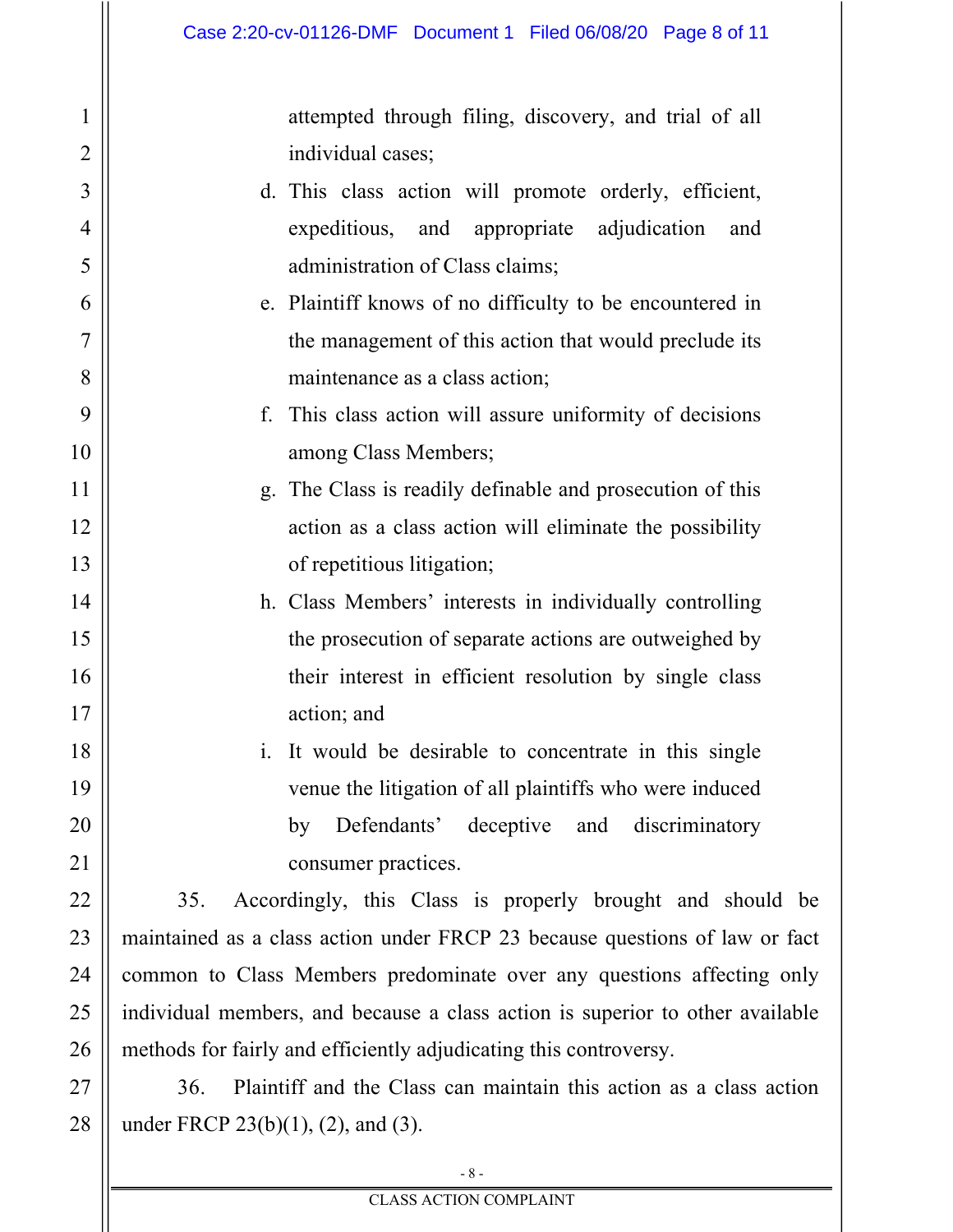# **FIRST CAUSE OF ACTION BREACH OF CONTRACT**

#### **(On Behalf of Plaintiff and All Class Members)**

37. Plaintiff, on behalf of herself and other members of the class, brings a common law claim for Breach of Contract.

38. By accepting payment, Defendants entered into contractual arrangements with Plaintiff and Class Members to provide educational services, experiences, opportunities, and related services for the Spring Semester 2020.

39. Plaintiff and Class Members' payment of tuition and fees were intended to cover in-person education, experiences, and services from January through May 2020.

40. Defendants received and retained the benefits without providing those benefits to Plaintiff and Class Members.

41. As a direct and proximate result of Defendants breach of contract Plaintiff and Class Members have been harmed by not receiving the educational experiences, opportunities, and services they paid for during the Spring Semester 2020.

42. Defendants are required to perform under the contract and COVID-19 does not excuse such performance. Therefore, Defendants should be required to return pro-rata shares of the tuition and fees paid by Plaintiff and Class Members that related to services that were not provided for after Arizona State University shut down on or around March 16, 2020.

# **SECOND CAUSE OF ACTION**

#### **CONVERSION**

#### **(On Behalf of Plaintiff and All Class Members)**

43. Plaintiff, on behalf of herself and other members of the Class, brings a common law claim for Conversion.

44. Plaintiff and Class Members have an ownership right to the in-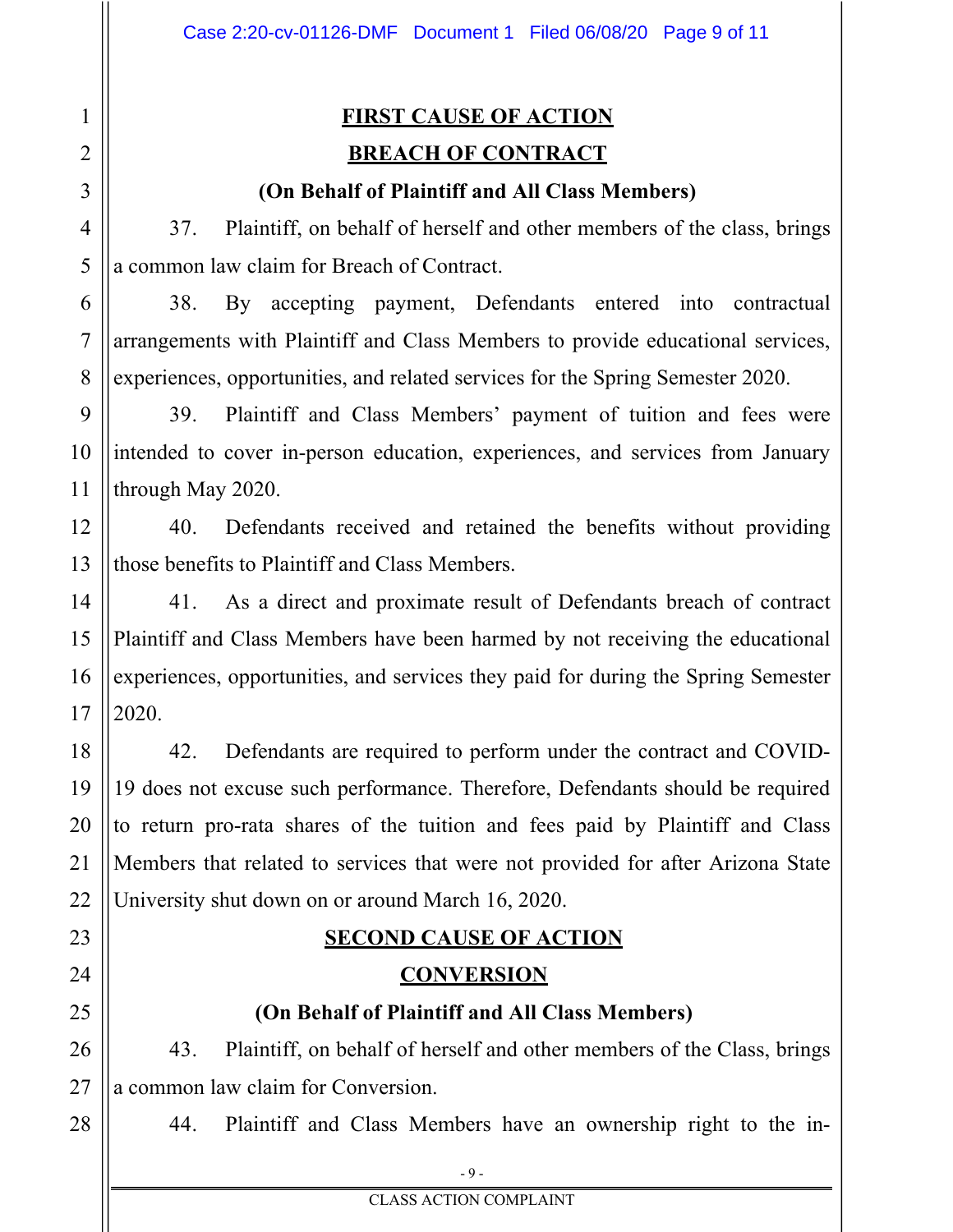1 2 person educational services based on their payment of tuition and fees for the Spring Semester 2020.

45. Defendants intentionally interfered with Plaintiff and the Class Members' ownership right when they canceled in-person instructions for the remainder of the Spring Semester 2020.

46. Plaintiff and the Class Members were damaged by Defendants interference as they paid for educational experiences, services, and opportunities for the entirety of the Spring Semester 2020 which were not provided.

47. Plaintiff and the Class Members are entitled to a pro-rata share of the tuition and fees they paid for but were not provided resulting from Defendants interference.

### **THIRD CAUSE OF ACTION**

#### **COMMON LAW UNJUST ENRICHMENT**

#### **(On Behalf of Plaintiff and All Class Members in the Alternative)**

48. Plaintiff, on behalf of herself and other members of the class, brings a common law claim for unjust enrichment.

49. Plaintiff and Class Members conferred financial benefits and paid substantial tuition and fees to Defendants for educational and related services for the Spring Semester 2020. As bargained for these tuition and fee payments were intended to cover in-person education throughout the entire Spring Semester 2020 of January through May 2020.

50. Defendants accepted the obligation to provide such services when they accepted payment.

51. Defendants retained these payments, despite Defendants failing to provide the bargained for educational, experiences, and services for which the tuition and fees were collected to cover. Defendants should be required to return a pro-rated share of any Spring Semester 2020 tuition and fees, of which services were not provided as bargained for, since Arizona State University shut down on

3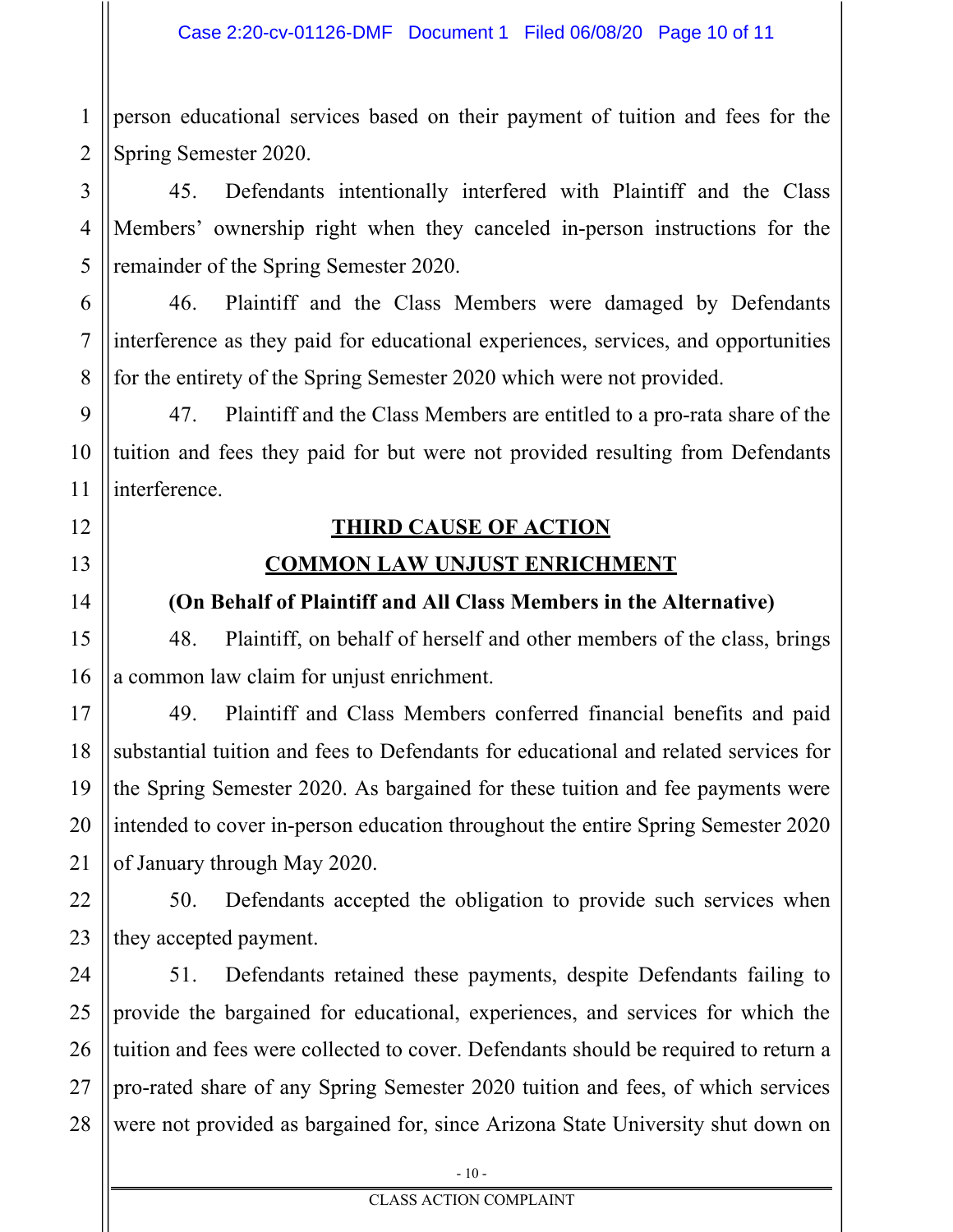1 or around March 16, 2020.

2

3

4

5

6

7

8

9

10

11

12

13

14

15

16

17

18

19

20

21

22

23

24

25

26

27

28

52. Under common law principles of unjust enrichment, it is inequitable for Defendants to retain the benefits conferred by Plaintiff's and Class Members' overpayments.

53. Plaintiff and Class Members seek disgorgement of all profits resulting from such overpayments and establishment of a constructive trust from which Plaintiff and Class Members may seek restitution.

#### **DEMANDS FOR RELIEF**

54. Plaintiff demands a trial by jury on all issues.

**WHEREFORE,** Plaintiff, on behalf of herself and the Class, pray for judgment as follows:

- (a) Declaring this action to be a proper class action and certifying Plaintiff as the representative of the Class under FRCP 23;
	- (b) Awarding monetary damages, including damages;
	- (c) Awarding punitive and treble damages;
	- (d) Awarding Plaintiff and Class Members their costs and expenses incurred in this action, including a reasonable allowance of attorney's fees for Plaintiff's attorneys and experts, and reimbursement of Plaintiff's expenses; and
		- (f) Granting such other and further relief as the Court may deem just and proper.

Respectfully Submitted this 8th Day of June, 2020

## **KAZEROUNI LAW GROUP, APC**

By: /s/ David J. McGlothlin David J. McGlothlin, Esq. *Counsel for Plaintiff and the Proposed Class*

- 11 -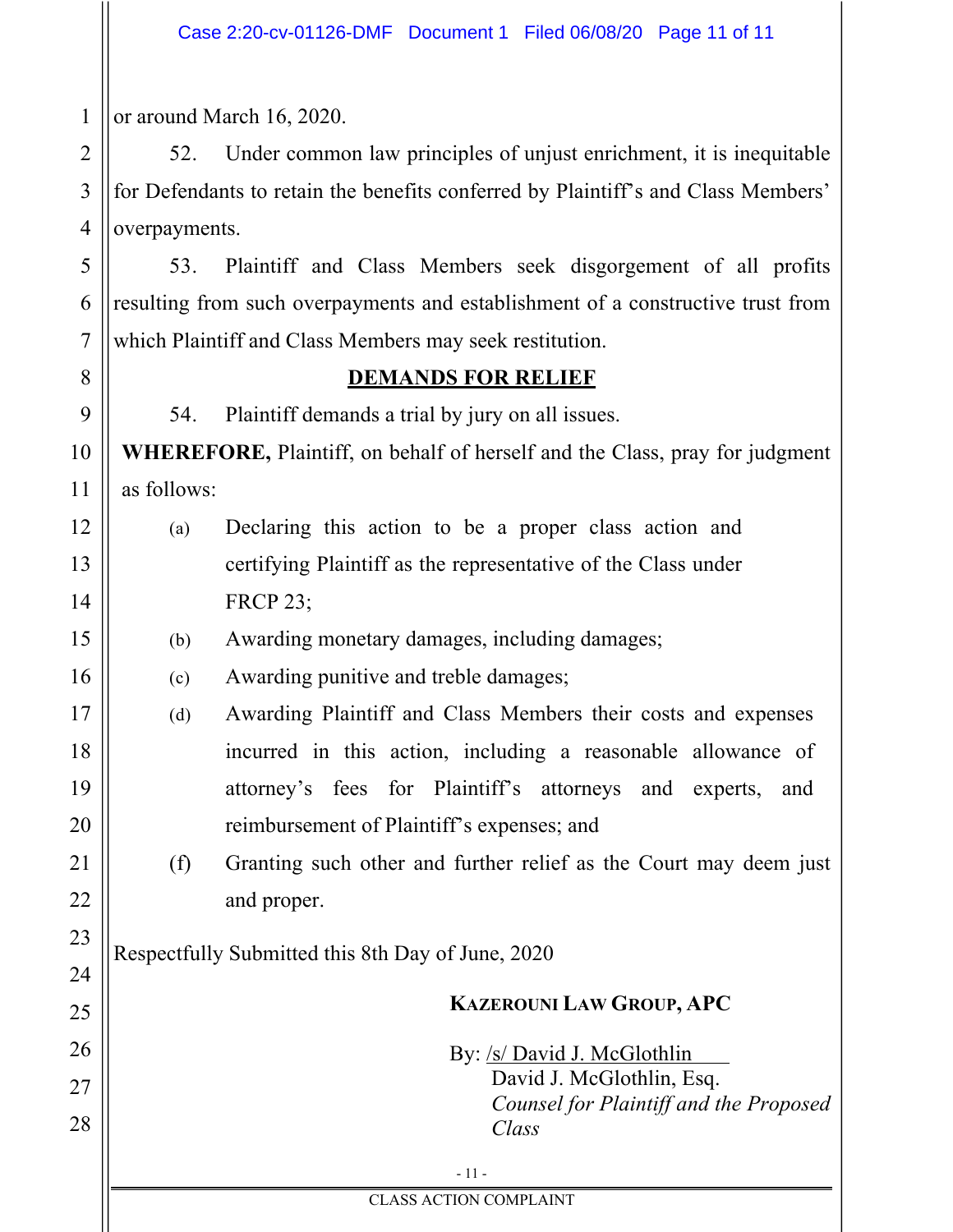$G/4/2020$  Case 2:20-cv-01126-DMF  $\sim$  Document 1-1 Filed 06/08/20 Page 1 of 2

#### **UNITED STATES DISTRICT COURT DISTRICT OF ARIZONA**

# **Civil Cover Sheet**

This automated JS-44 conforms generally to the manual JS-44 approved by the Judicial Conference of the United States in September 1974. The data is required for the use of the Clerk of Court for the purpose of initiating the civil docket sheet. The information contained herein neither replaces nor supplements the filing and service of pleadings or other papers as required by law. This form is authorized for use only in the District of Arizona.

**The completed cover sheet must be printed directly to PDF and filed as an attachment to the Complaint or Notice of Removal.**

| $\mathbf{Plaintiff}(s)$ :                                                                   | Chloe Diaz, on behalf of herself and other individuals<br>similarly situated |                                        | Defendant(s): Arizona Board of Regents |  |  |
|---------------------------------------------------------------------------------------------|------------------------------------------------------------------------------|----------------------------------------|----------------------------------------|--|--|
| County of Residence: Outside the State of Arizona                                           |                                                                              |                                        | County of Residence: Maricopa          |  |  |
| County Where Claim For Relief Arose: Maricopa                                               |                                                                              |                                        |                                        |  |  |
| Plaintiff's $Atty(s)$ :                                                                     |                                                                              |                                        | Defendant's $Atty(s)$ :                |  |  |
| David J. McGlothlin<br><b>Kazerouni Law Group</b><br>Phoenix, Arizona 85016<br>602-265-3332 | 2633 E. Indian School Road, Suite 460                                        |                                        |                                        |  |  |
| II. Basis of Jurisdiction:                                                                  |                                                                              | 3. Federal Question (U.S. not a party) |                                        |  |  |
|                                                                                             | <b>III.</b> Citizenship of Principal Parties (Diversity                      |                                        |                                        |  |  |
| <b>Cases Only</b> )                                                                         |                                                                              |                                        |                                        |  |  |
| Plaintiff:-N/A                                                                              |                                                                              |                                        |                                        |  |  |
|                                                                                             | Defendant:-N/A                                                               |                                        |                                        |  |  |
| IV. Origin:                                                                                 |                                                                              | <b>1. Original Proceeding</b>          |                                        |  |  |

V. Nature of Suit: **190 Other Contract**